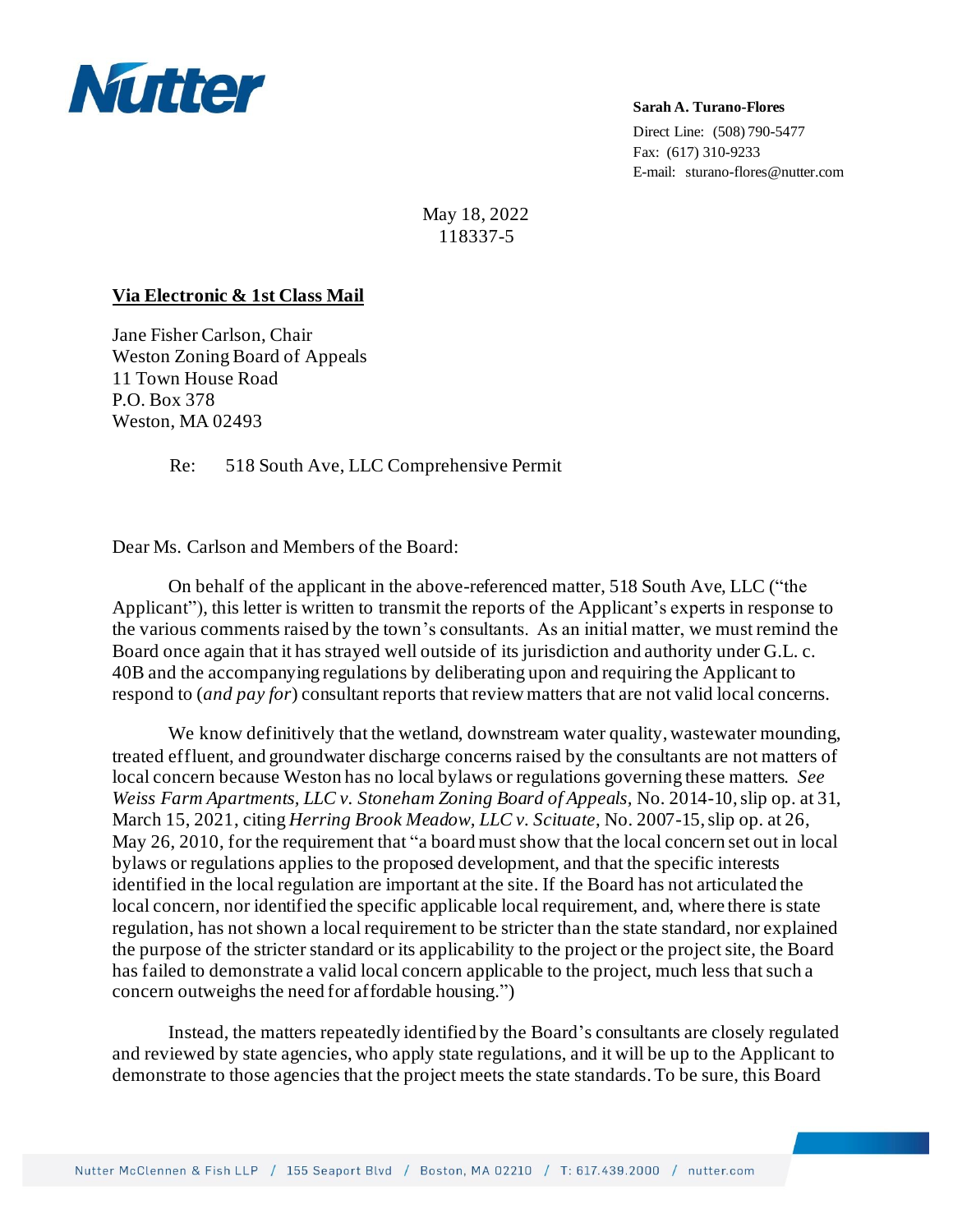

Chair Carlson May 18, 2022 Page 2

does not have legal authority to review these matters which are governed by state regulation and are well outside a local zoning board's jurisdiction. This Board's *sole* job when reviewing Local Comprehensive Permit applications is to assess the project's anticipated impacts on matters of valid *local* concern and to ascertain whether those *local* concerns outweigh the Town's need for affordable housing. As this Board knows, when a town (like Weston in this instance) has not met the minimum threshold requirements for affordable housing stock within its borders, it is presumed that even valid local concerns are not outweighed by the affordable housing need. *Zoning Board of Appeals of Holliston v. Housing Appeals Committee,* 80 Mass. App. Ct. 406, 413 (2011) (holding that a zoning board denying a comprehensive permit application must prove a specific local health or safety concern "of sufficient gravity to outweigh the regional housing need." $)^{1}$ .

Instead of focusing on matters of local concern, the Board has instead unnecessarily focused its hearings for months on matters that are governed by state (not local) regulation and matters which require additional permits from state agencies. The Board does not possess the expertise nor the jurisdiction to make decisions concerning these state-regulated matters. Rather than continue to dwell on these state issues, the Board should instead rest assured that the state agencies will conduct their own thorough and comprehensive review of the project to ascertain whether its components meet the state standards. If, as the Town's consultants contend, the Applicant's experts are wrong and the project does not meet the relevant state standards, this is a risk for the Applicant to bear because, in that event, the project cannot proceed because it won't have the necessary permits. There is no need, therefore, for the Board to continue to insist that the Applicant's experts demonstrate how they meet the state regulations or to continue to demand that the Applicant make such demonstration with fully engineered plans<sup>2</sup>. These matters are simply outside the Board's jurisdiction.

Nevertheless, and despite the clear black letter law governing this Board's jurisdiction in reviewing comprehensive permit applications, the Applicant has accommodated the Board's

 $1$  The fact that Weston does not meet the statutory minima regarding affordable housing establishes a rebuttable presumption that a substantial regional housing need outweighs any valid *local* concerns. G. L. c. 40B, §§ 20, 23; 760 CMR 56.07(3)(a). When considering a denial of this project, the Board should keep in mind that in defending that denial on appeal to the HAC, it must overcome a rebuttable presumption that a substantial regional housing need outweighs anylocal concerns the Board might identify. 760 CMR 56.07(3)(a); *see Zoning Bd. of Appeals of Lunenburg v. Housing Appeals Comm.*, 464 Mass. 38, 42 (2013) (stating there is a rebuttable presumption that there is a substantial housing need outweighing local concerns if statutory minima are not met), citing *Boothroyd v. Zoning Bd. of Appeals of Amherst*, 449 Mass. 333, 340 (2007) and *Board of Appeals of Hanover v. Housing Appeals Comm.*, 363 Mass. 339, 346, 365, 367 (1973).

 $2$  Even before the Housing Appeals Committee, the developer is only required to prepare preliminary plans showing that its proposal conforms to generally recognized standards." *Id.,* at 415, citing 760 Code Mass. Regs. §56.05(2) (2008).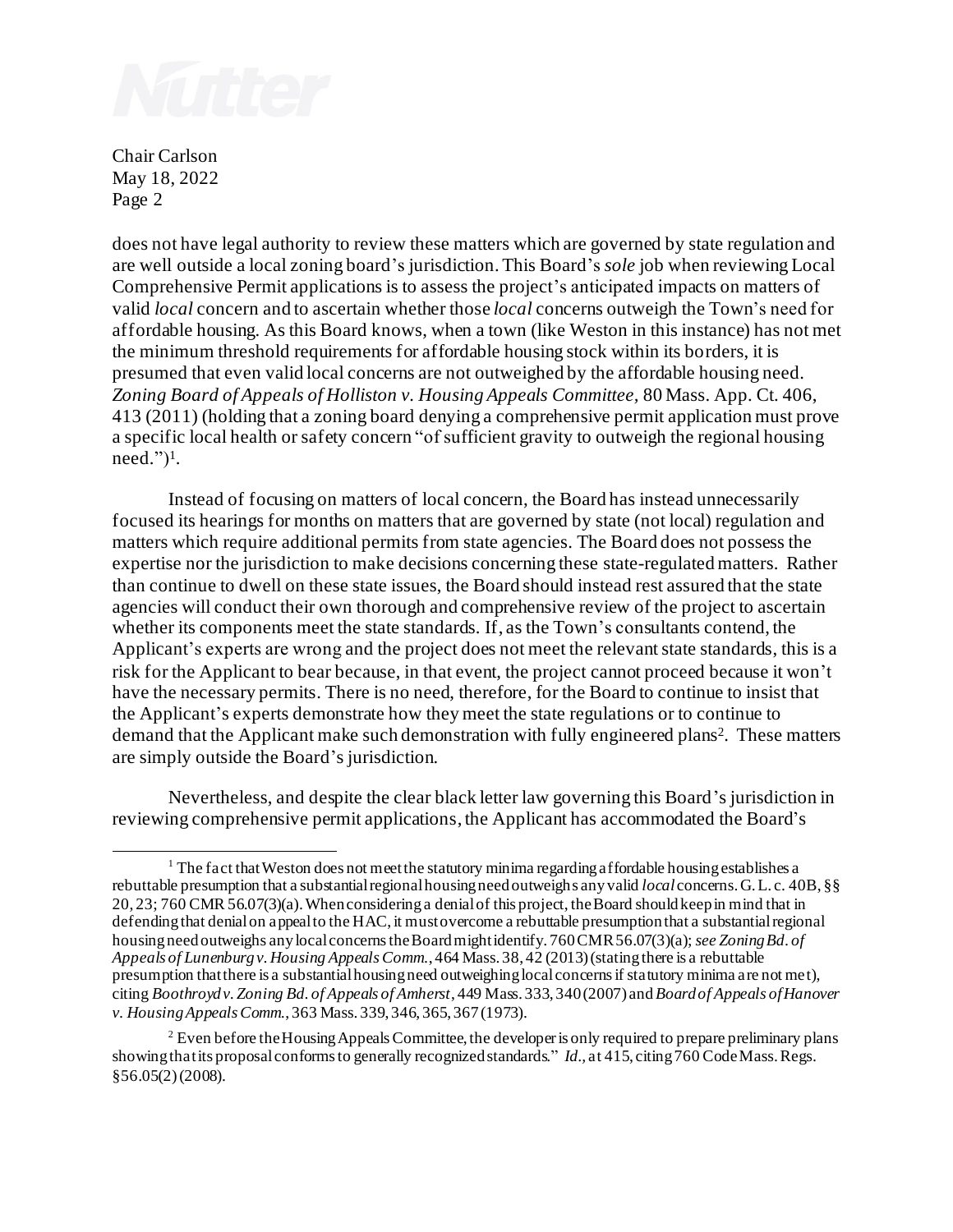

Chair Carlson May 18, 2022 Page 3

repeated requests for months and has produced extensive testimony from qualified experts demonstrating that the Project meets the state standards. It has also spent tens of thousands of dollars paying for the Town's consultants to review state-regulated matters that are well outside this Board's jurisdiction. Moreover, throughout the entire hearing process, the Board has refused to let our team experts discuss concerns directly with the town's peer reviewers. This refusal has produced a tortured and extended hearing process, for which the applicant has paid the bill.

While recognizing that the Board has no authority to require reports regarding stateregulated concerns, and indeed no jurisdiction to make decisions regarding these matters, the Applicant has still patiently endured months of needless hearing and testimony in attempt to address the Board's questions. The Applicant continues to cooperate with the Board's requests, even though the bulk of the Board's review has not involved matters of valid local concern. To that end, enclosed herewith are additional reports from each of the Applicant's experts, addressing the mostly state-regulated issues raised by the Town's consultants. Specifically, please find the following reports from the Applicant's experts:

- 1. The responses to the Civil and Stormwater comments, addressing the stormwater infiltration basins, retaining walls, and snow storage from Nate Cheale, of Tetra Tech;
- 2. The responses to the Groundwater Mounding comments, from Luke Norton, of Sanborn Head & Associates;
- 3. Additional comments from Dr. Thomas Ballestero, from the University of New Hampshire, regarding the site hydrology; and
- 4. Retaining wall section from Nate Cheale.

With these submittals, we believe we have fully addressed all the outstanding comments proffered by the Town's consultants, even though the bulk of the comments concern stateregulated matters well outside this Board's jurisdiction.

Our project team will be at the next hearing, currently scheduled for May 24, 2022, to further answer any questions the Board might have. Thank you in advance for your consideration of these matters.